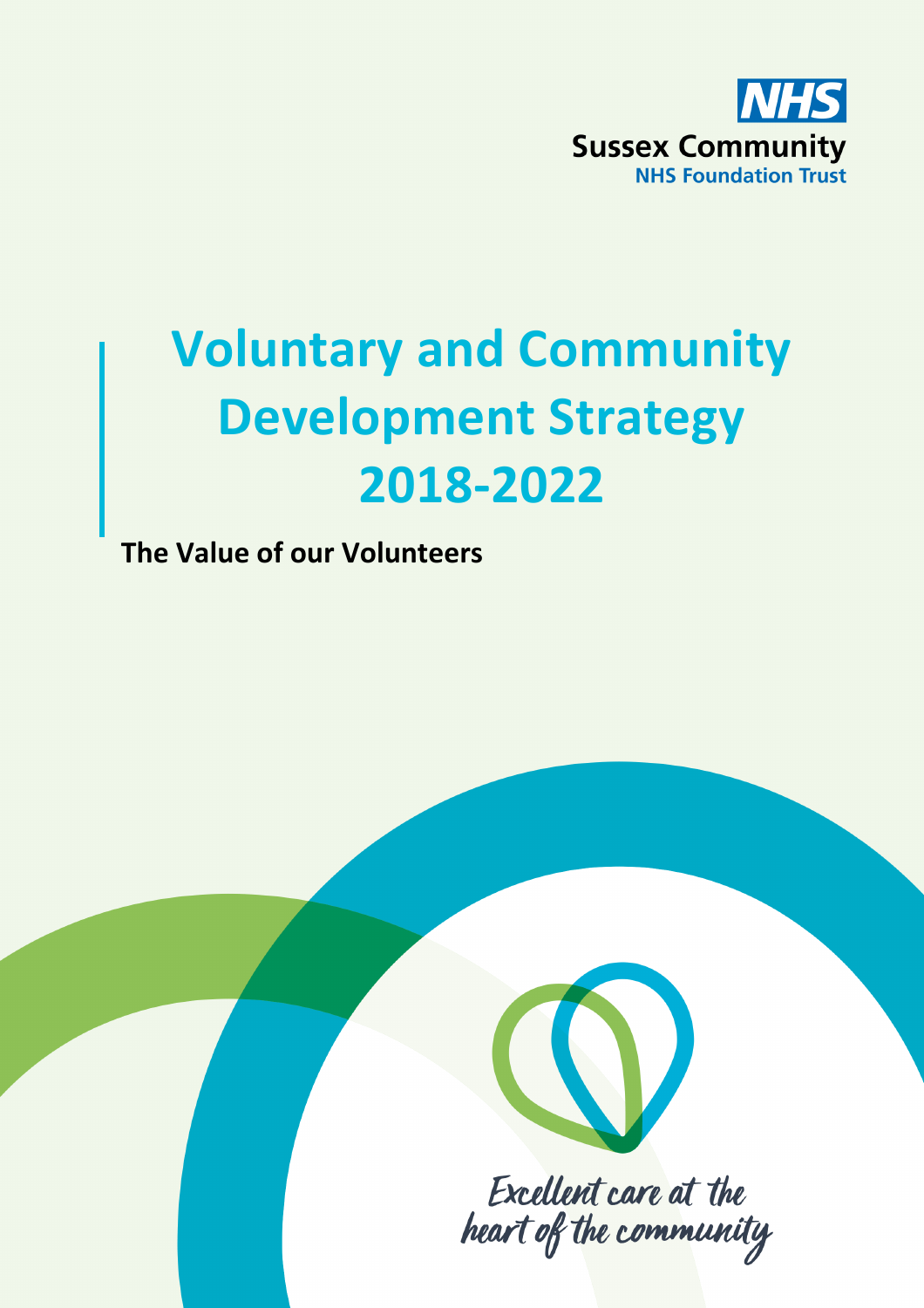| <b>Reader Box</b>               |                                                     |
|---------------------------------|-----------------------------------------------------|
| <b>Description</b>              | <b>Voluntary and Community Development Strategy</b> |
| Date published                  |                                                     |
| Date due for<br>review          |                                                     |
| <b>Executive Lead</b>           | Susan Marshall                                      |
| <b>Author</b>                   | <b>Mandy Cleaver</b>                                |
| <b>Contact details</b>          | Amanda.cleaver@nhs.net                              |
| <b>Primary audience</b>         | All Staff                                           |
| <b>Secondary</b><br>audience(s) | <b>External Stakeholders</b>                        |
| <b>Notes</b>                    |                                                     |

# **Table of Contents**

| 10 |
|----|
|    |
|    |

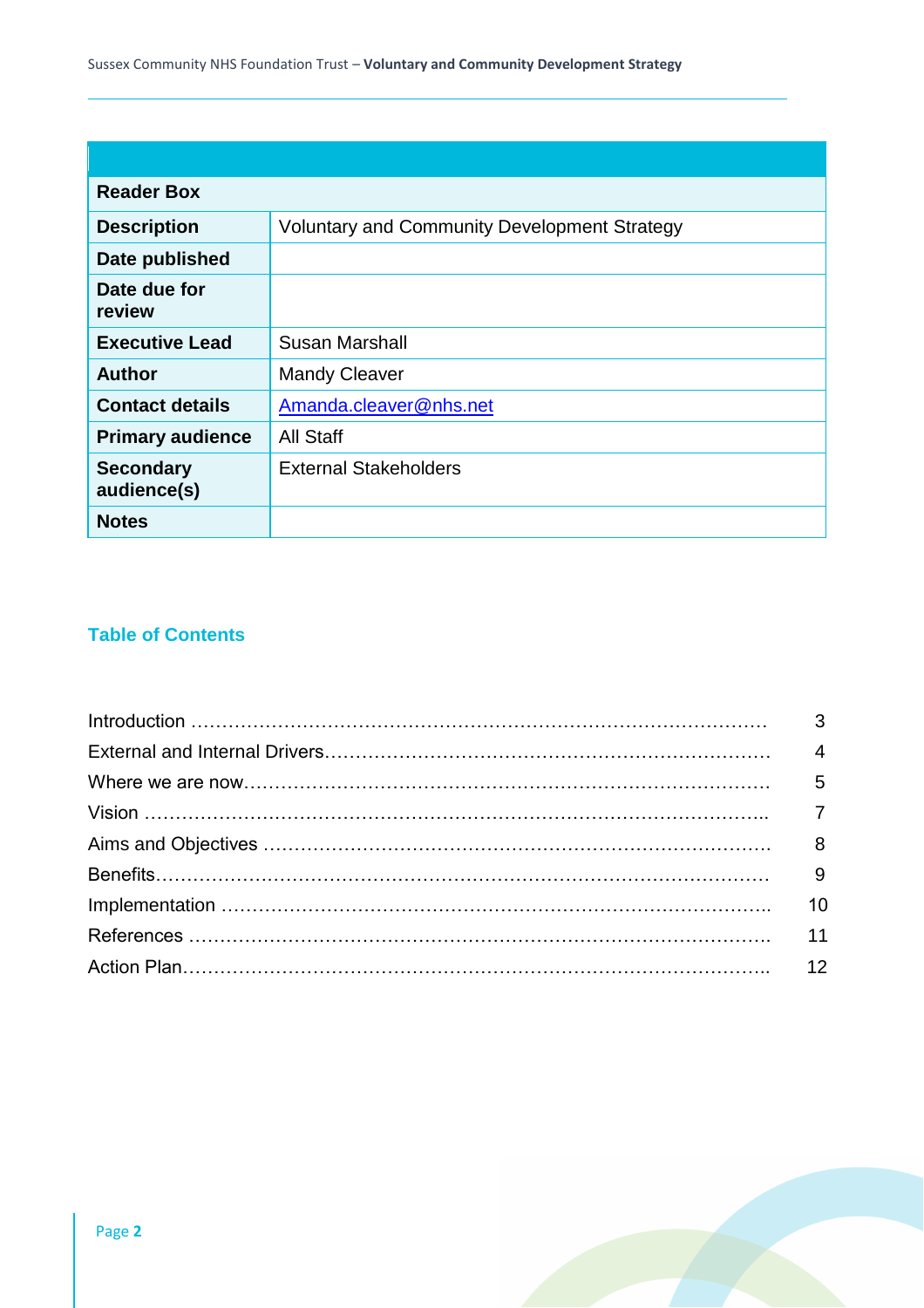

# **Introduction**

Within Sussex Community NHS Foundation Trust (SCFT), volunteers are widely recognised as a powerful tool in helping to promote healthier communities as well as aiding delivery in innovation of healthcare services. They continue to play an increasing role in helping to deliver more personal and community based care as described in the Five Year Forward View and SCFT Clinical Care Strategy.

This strategy sets out our priorities on how we will embed and grow our volunteer workforce to deliver our trusts vision of 'excellent care at the heart of the community.'

The volunteer workforce and the needs of our patients are changing. The general population is increasing, people are living for longer, social isolation and loneliness is a growing issue and there is a shortage of clinical staff. Older people now and in the future are likely to face increasing demands on their time; they will be working for longer, retiring later and may have caring responsibilities for a spouse and perhaps grandchildren. There is also a need to engage more young people by offering volunteering that fits in with peoples lifestyles and demands on their time.

As an organisation we value our volunteer workforce and their impact of enhancing patient experience. The evidence is increasingly clear that it is not a "*nice-to-have,*" it is core business. Therefore this strategy builds upon our already strong foundations as a service and looks to the future where as an organisation we will aim to attract individuals, businesses, community and voluntary organisation's to invest their time, talent and commitment in helping to realise our vision of 'Excellent care at the heart of the community'.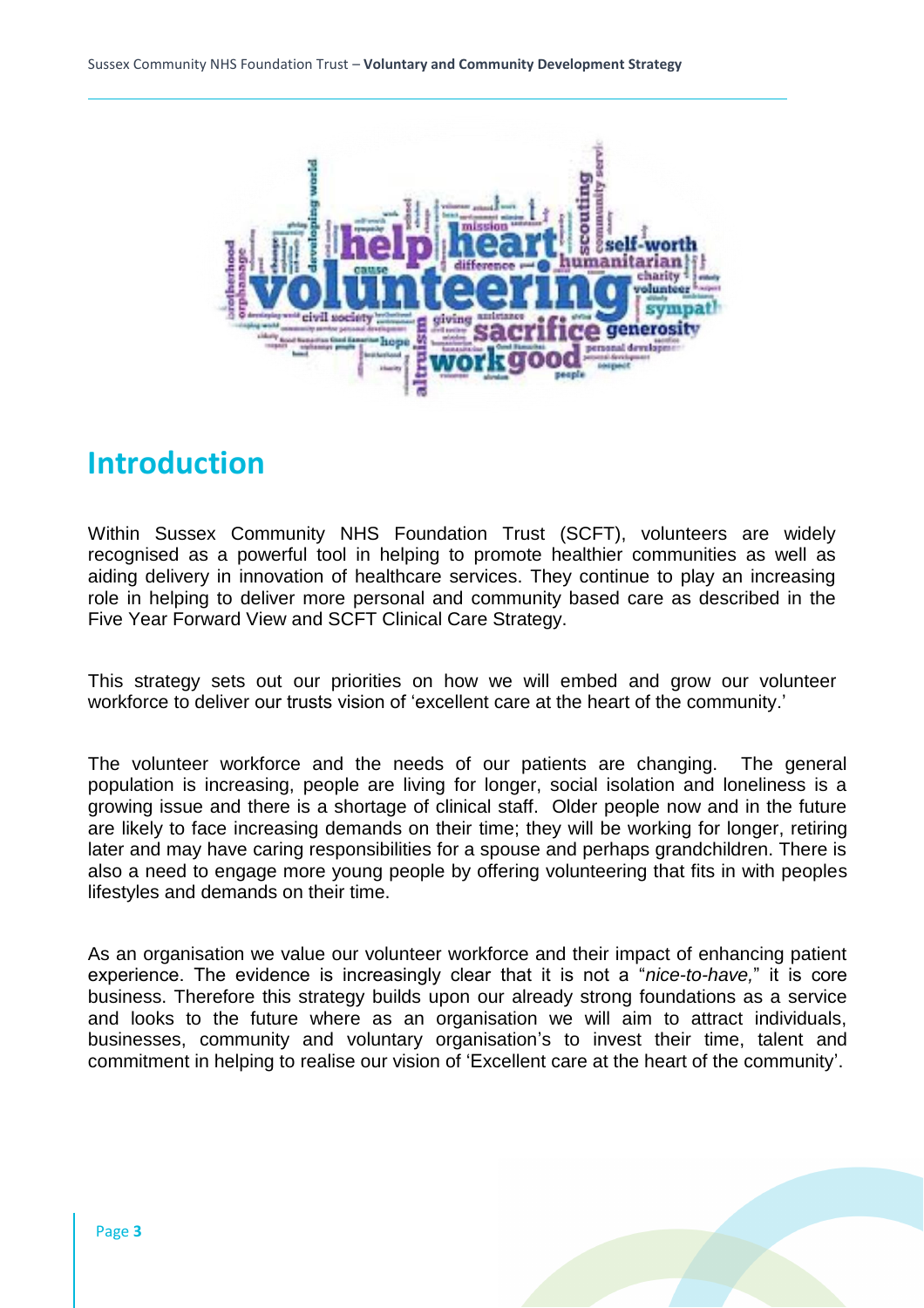# **External Drivers**

- Department of Health Strategic Vision for Volunteering 2011 a call to action to all health and social care organisations to promote volunteering as an opportunity to enhance quality, reduce inequalities and improve health outcomes in health and social care
- Kings Fund Volunteering in Health and Social Care- Securing a Sustainable Future 2013-NHS providers should see the creation of volunteering opportunities as an essential part of their relationship with the local community, as well as being a means of improving patient or service user experience
- NHS Five Year Forward View 2014 volunteers are crucial in the delivery of health and social care, with the need to encourage community volunteering The NHS can go further, accrediting volunteers and devising ways to help them become part of the extended NHS family – not as substitutes for, but as partners with, our skilled employed staff.
- Volunteering Strategy Consultation Document Health Education England 2017 volunteering is one of the biggest keys to opening the door to our future workforce. If we treat our volunteers well, and ensure they feel part of the NHS family, we can grow our talented workforce, support our communities to be confident in looking after each other and ensure we have empowered and self-assured citizens.

# **Internal Drivers**

- Clinical Care Strategy 2014/19- we will develop innovative supportive roles that can be delivered by our volunteers - Making Every Contact Count initiative and patient activation.
- Patient and Carer Experience and Involvement Strategy 2017/20- we will extend our volunteer programme.
- Workforce Strategy 2017/20 utilise the volunteer workforce by encouraging apprenticeships.
- Dementia Strategy 2016 Become a dementia friendly organisation, delivering person centered care; develop partnerships to improve care and outcomes.
- End of Life Strategy 2017/20 each community is prepared to help.
- Quality Improvement Plan 2014/19 working with partners to personalise care by expanding volunteer roles and opportunities across the Trust.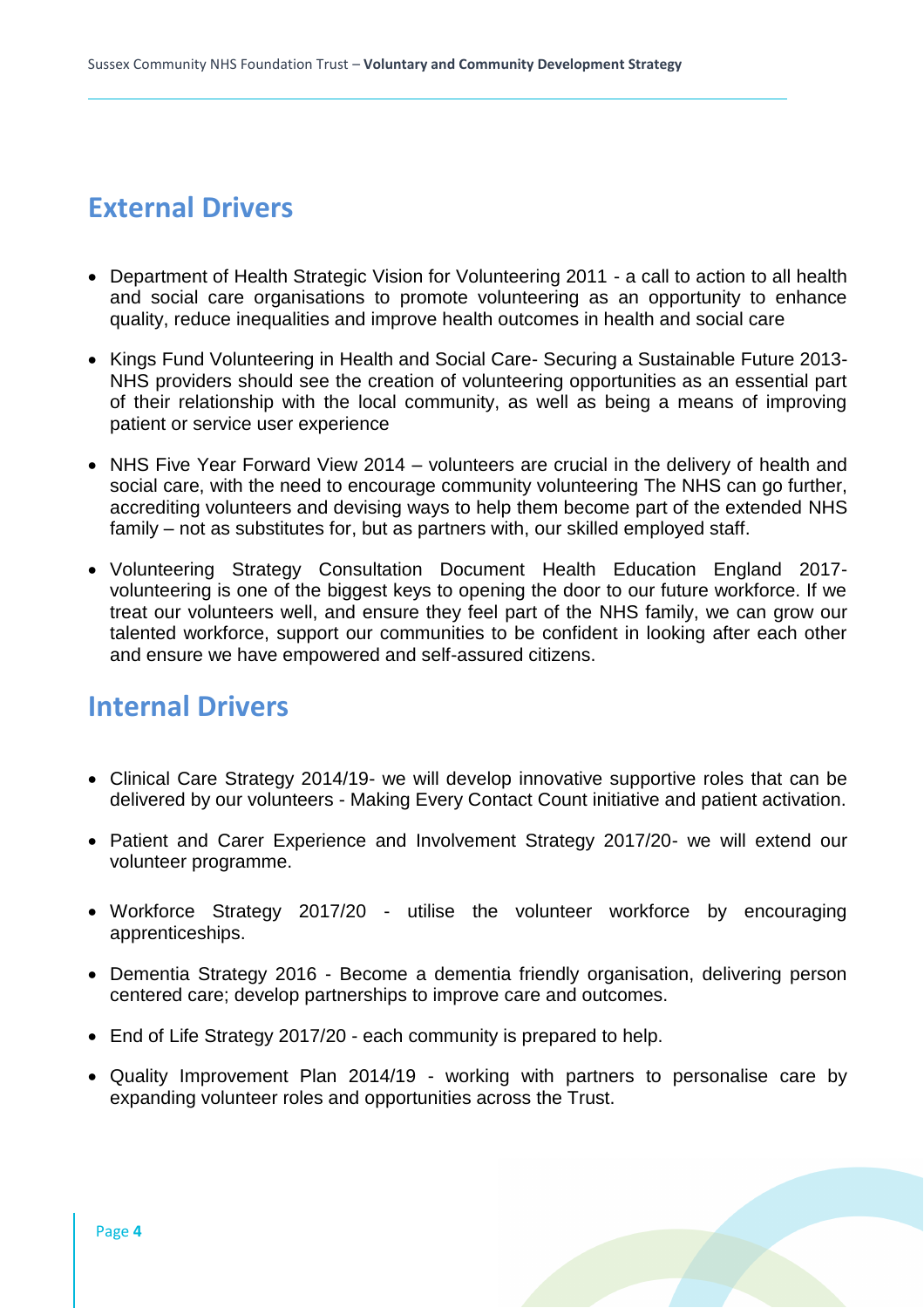# **Where we are now**

At present we have 22 different volunteer roles within 87 departments or services which are carried out by 414 volunteers across SCFT. This equates to an added time value of 3242 hours and an added monetary value of £26,903 per month. The team recruits on average 25 volunteers a month, has statutory training compliance of 98%, 28% of the volunteers are from a BAME background, 13% are male and 7% have a disability.

We work alongside Macmillan Specialist Care Service, Expert Patient Programme and the Snowdrop Trust within our Volunteer Steering Group with an additional 114 volunteers in direct patient contact roles. Our charities which staff our shops, cafes, fundraise and deliver children's equipment for our patients brings the total to 775 volunteers.

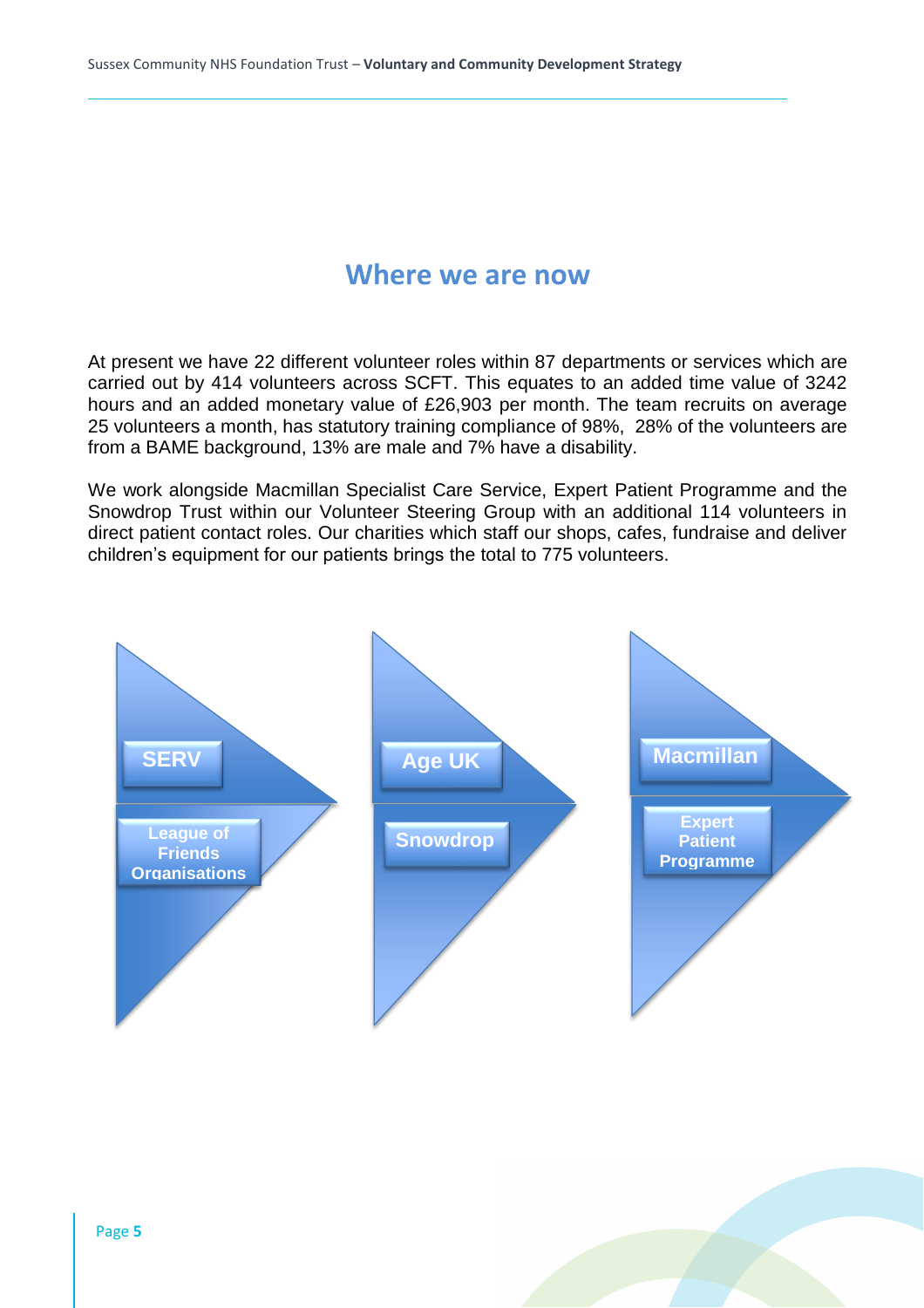The 22 different volunteer roles are placed within services and shows the many ways in which volunteers make a difference. 77% have direct patient/service user contact which demonstrates the popularity of face to face contact. There is an urgent need however for more roles out in our communities to respond to the Government's challenge to tackle the issue of social isolation and loneliness. 91% of the care that the Trust provides is in the patient home in comparison to the 10 community hospitals with 272 beds where the majority of our volunteers are based.

The pie chart below demonstrates the extent of our volunteer roles.



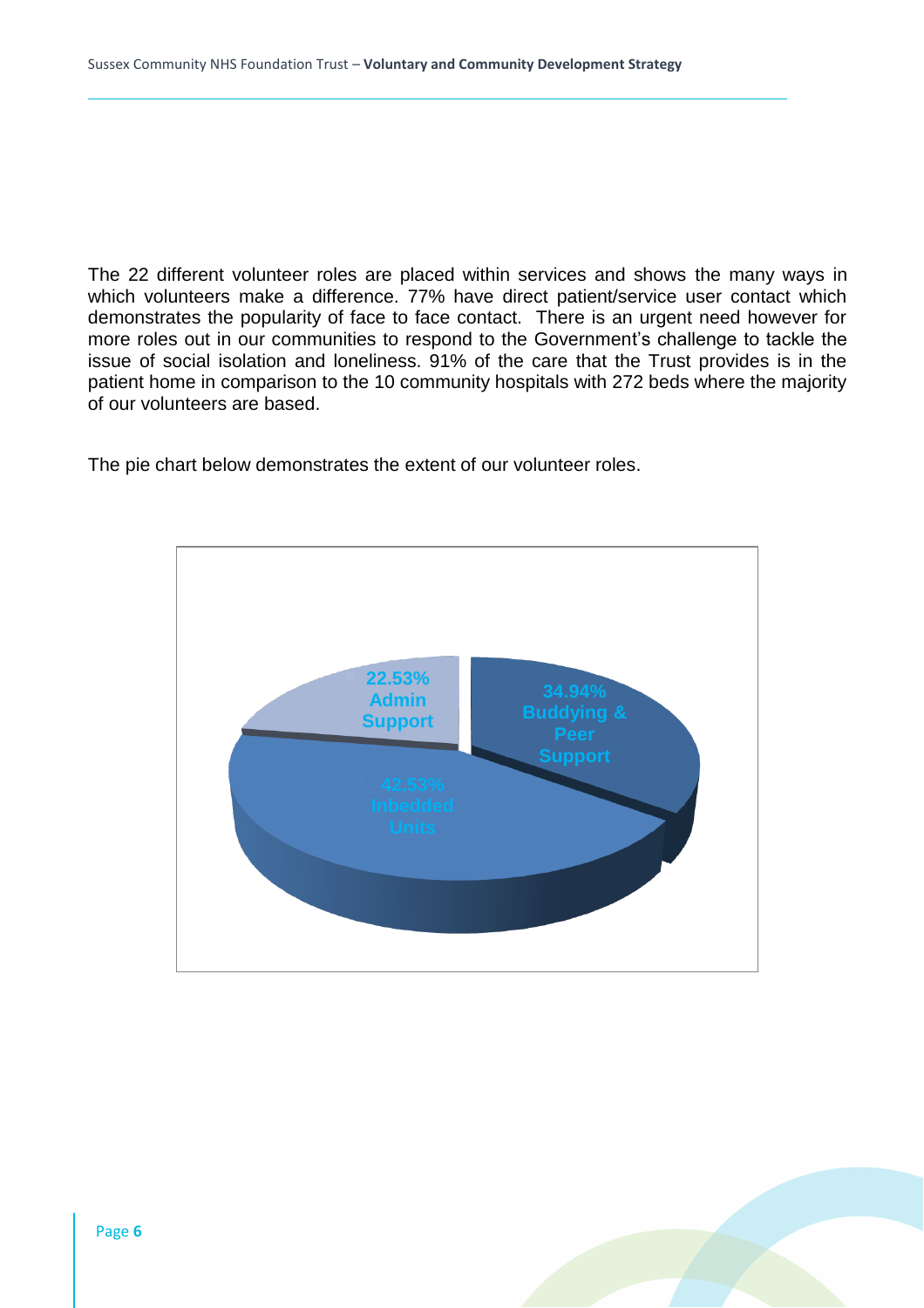# **Vision**

This mirrors the Trusts vision of 'Excellent care at the heart of the community' by establishing a centre of excellence for volunteering and to grow and develop a Voluntary and Community Development Service that offers a range of benefits and opportunities for our patients, communities and our staff. The new operating model of Communities of Practice gives us an opportunity to engage with the third sector to identify partnership working for the benefit of our patients and for our communities to be involved and help influence our delivery of healthcare services.

We will achieve our vision through a set of five sustainable and innovative aims and objectives over the next five years, which are imbedded within the trusts values of achieving ambitions, delivering excellence, compassionate care and working together. (Appendix1). This will be delivered through a yearly action plan and monitored and reported through the Clinical Quality Division.

|                         | Achieving Ambitions 1. Progress an organisational culture that encourages<br>promotes and supports volunteering and increases<br>volunteer satisfaction |
|-------------------------|---------------------------------------------------------------------------------------------------------------------------------------------------------|
|                         | 2. Increase the number and diversity of our volunteers by<br>10% yearly.                                                                                |
|                         | Compassionate Care 3. Identify key clinical priorities across the organisation to<br>maximise patient experience and staff support                      |
| <b>Working Together</b> | 4. Build innovative partnerships across the Trust and<br>within our community.                                                                          |
|                         | Delivering Excellence 5. Develop a firm framework around the volunteer process<br>and governance                                                        |
|                         |                                                                                                                                                         |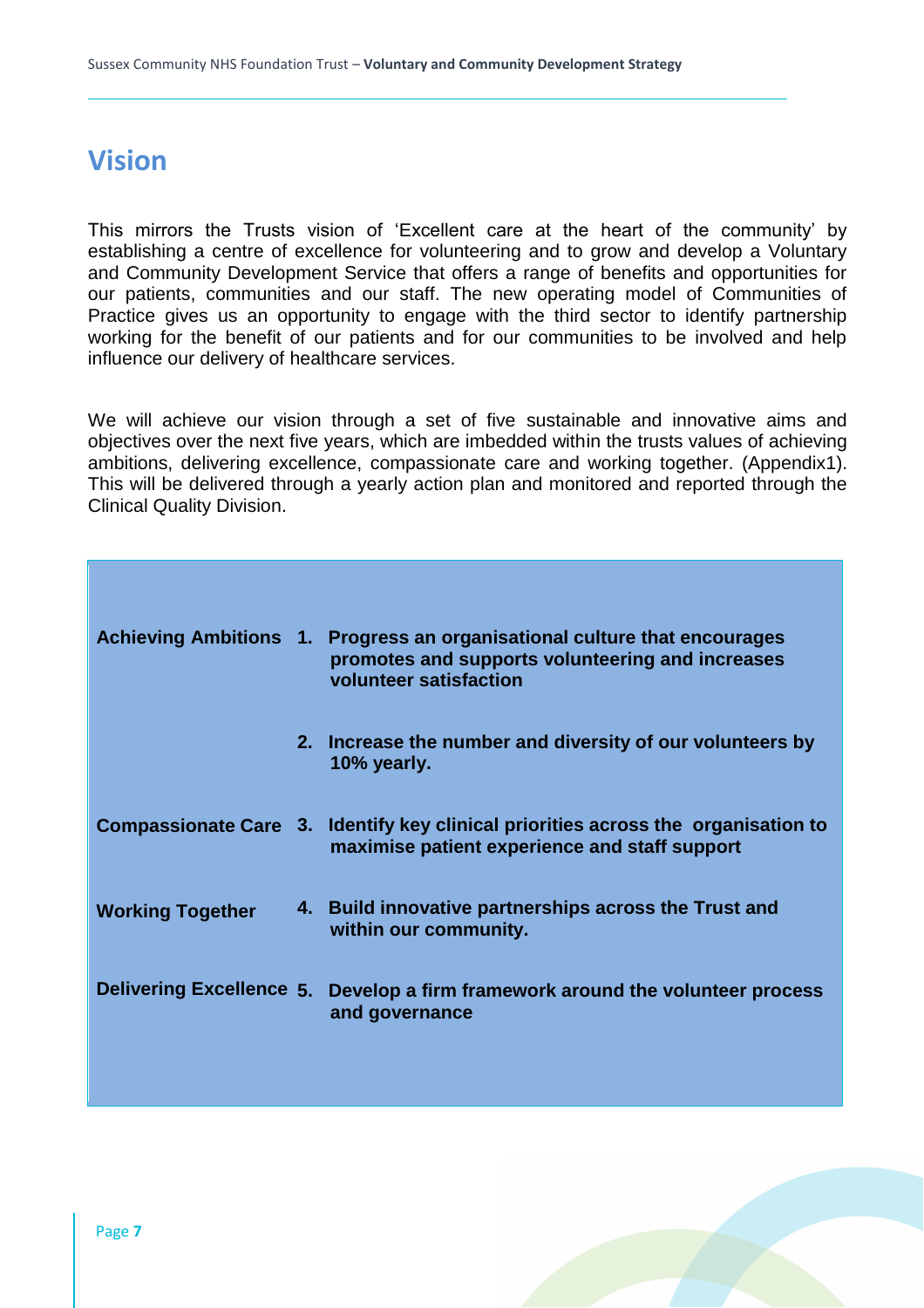### **1. An organisational culture that encourages, promotes and supports volunteering and increases volunteer satisfaction**

- Engage across the organisation with services not currently reached.
- Provide a clear definition of volunteering and its role within the organisation.
- Provide a clear definition of the role of placement supervisor and expectations around this versus staff capacity.
- Promote the benefits of volunteering to staff at all levels to enhance service delivery and patient experience.
- Celebrate and communicate the successes, achievements and learning that volunteers can bring to services.
- Look at further identifying volunteer needs and support to increase retention and satisfaction.
- Promote Employer Supported Volunteering (ESV) Policy.

#### **2. Identify continued key clinical priorities across the organisation to maximise patient experience and staff support**

- Engage with leaders and managers who develop and deliver services.
- Heighten awareness amongst staff on the ground regarding opportunities for volunteers and enhancing patients' experience.
- Work creatively with staff to consider new and innovative roles that will maximise impact within our communities of practice model
- Evidence within key Trust strategies and service models how volunteers can make a difference.
- Identify key healthcare and social issues within the community and engage/work with the third sector to combat these

### **3. Build innovative partnerships across the Trust and within our community**

- Identify further third sector partners to assist in delivery of volunteer services and roles.
- Engage with local businesses and education providers as a source for corporate volunteering and youth social action which will enhance our patients experience and health and wellbeing for our staff
- Identify fundraising opportunities as part of corporate social responsibility to increase our charitable funds.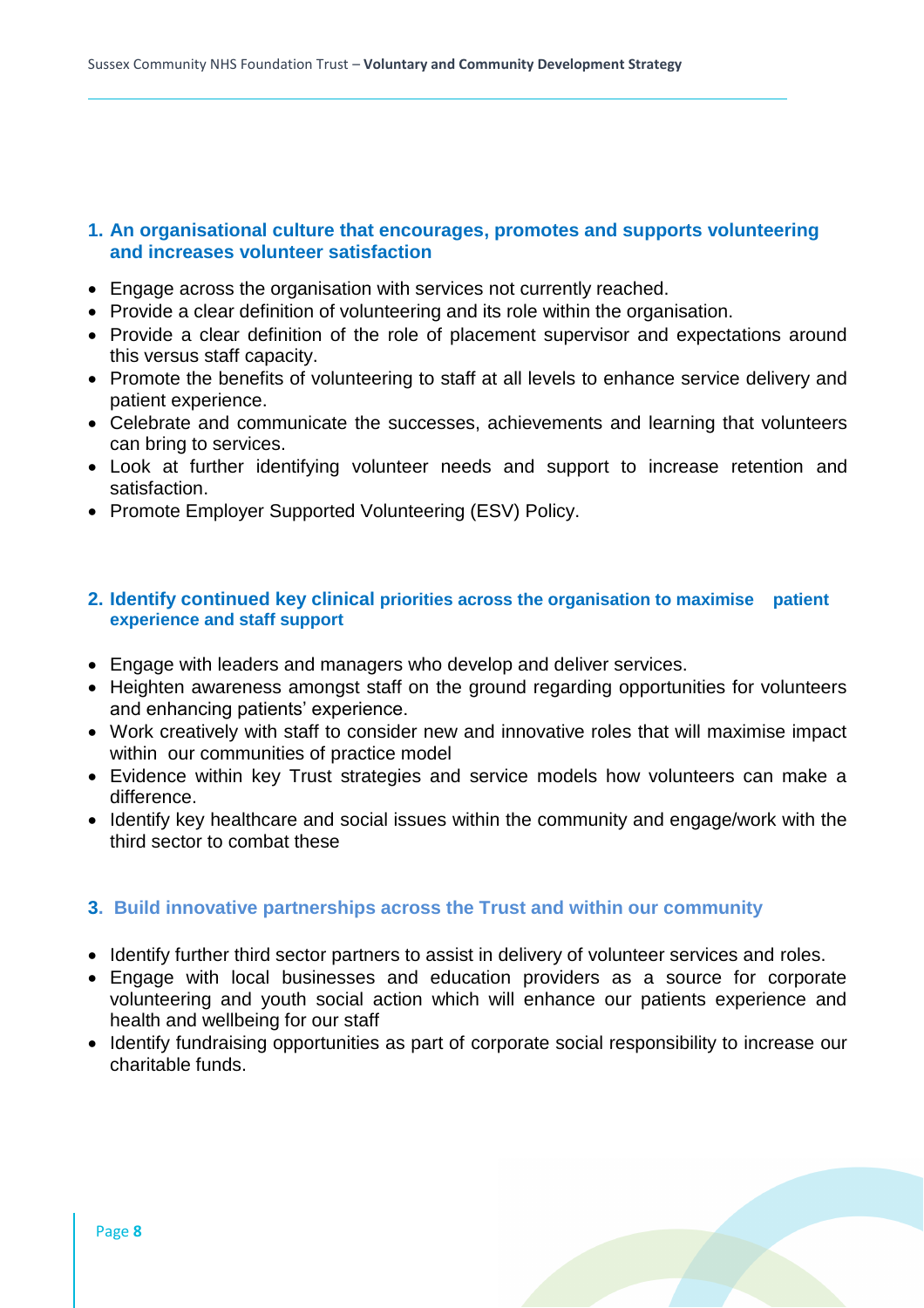#### **4. Develop a firm framework around our volunteer processes for assurance and governance**

- Review the capacity of the service and ensure it is matched to meet demand.
- Implement a monitoring and reporting process to enable Executive understanding of scope, function and activity.
- Undertake National Accreditation which publicly demonstrates the organisation's commitment to volunteering and effective volunteer management.
- Assess the role of volunteers as part of workforce planning processes, systematically mapping the ways in which volunteers could add value in each department or service.

#### **5. Increase the number and diversity of our volunteers**

- Target recruitment to match specific roles**.**
- Improve our engagement with hard to reach groups ensuring that the people in our community are able to fully participate in the communities in which they live through volunteering.
- Review our branding and recruitment process to ensure the service is attractive and accessible to all.

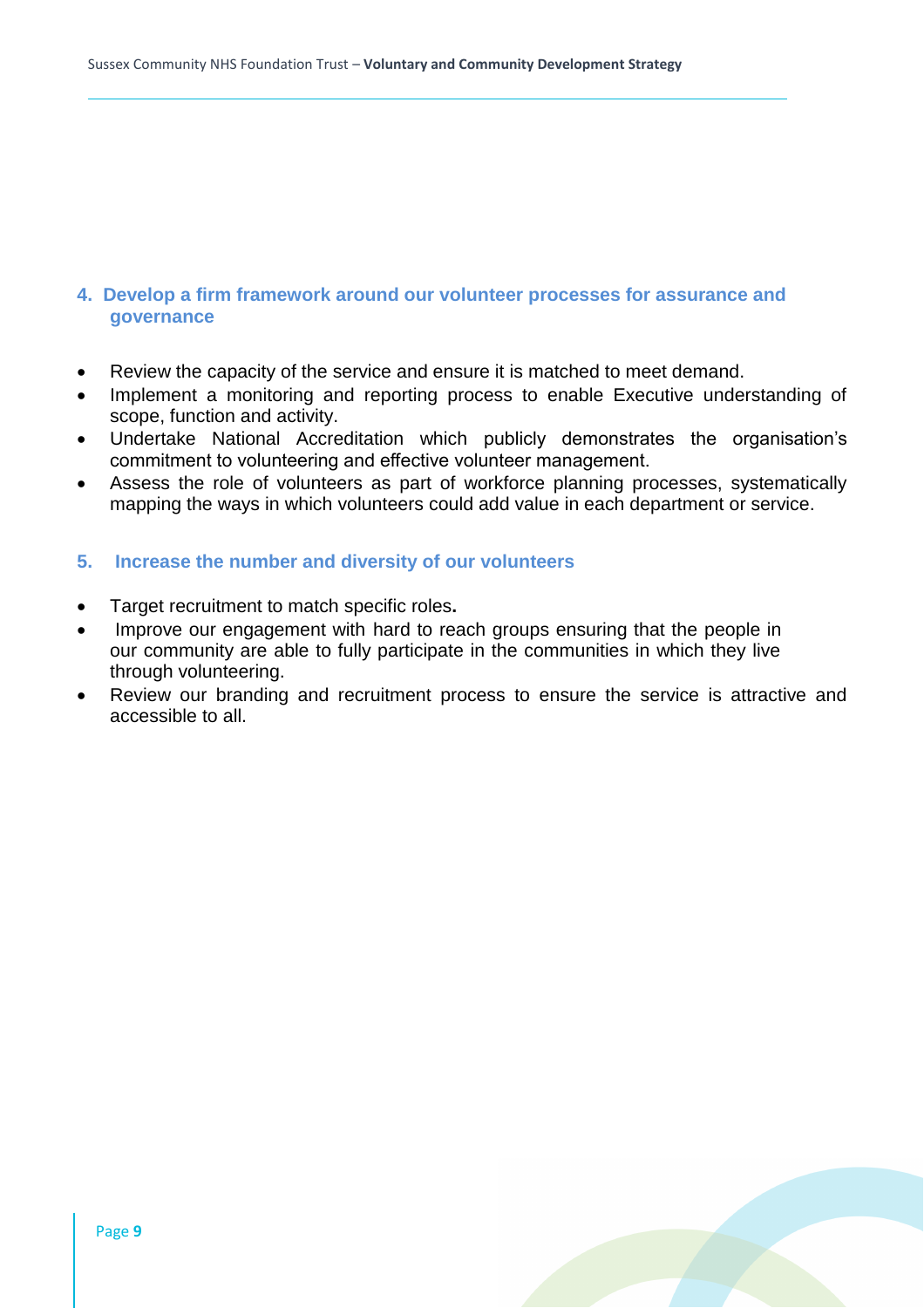# **Benefits**

 **Volunteers will support an increased number of services**

 **All staff will have an increase awareness of the difference that volunteers can make within services**

 **Volunteer champions will be imbedded within staff**

 **Supervision of volunteers will have a 95% compliance rate**

 **Patient experience and health outcomes are enhanced through success of volunteer workforce**

 **The SCFT profile is enhanced and valued through our volunteering program**

 **There is an established volunteer voice through forums that can help influence improvements within services**

 **Employers Supported Volunteering Policy will be embedded as part of our** 

 **Health and Wellbeing Strategy.** 

 **Our volunteer workforce represents SCFT needs.**

 **The service is able to respond to unplanned requests that will have a significant impact on delivery and health and wellbeing of staff.**

 **All staff will be able to articulate the value of volunteers.**

 **All staff actively welcome, support and encourage volunteers in their areas.**

 **All volunteers will have Dementia training as highlighted within SCFT Dementia Strategy.**

 **All volunteers where appropriate will be given Health Champion Training to enhance and support patient activation.**

 **The service will have established befriending and carer support services within SCFT Communities of Practise.**

 **A volunteer led driver scheme service will be able to aid effective and responsive discharge from our community hospitals.**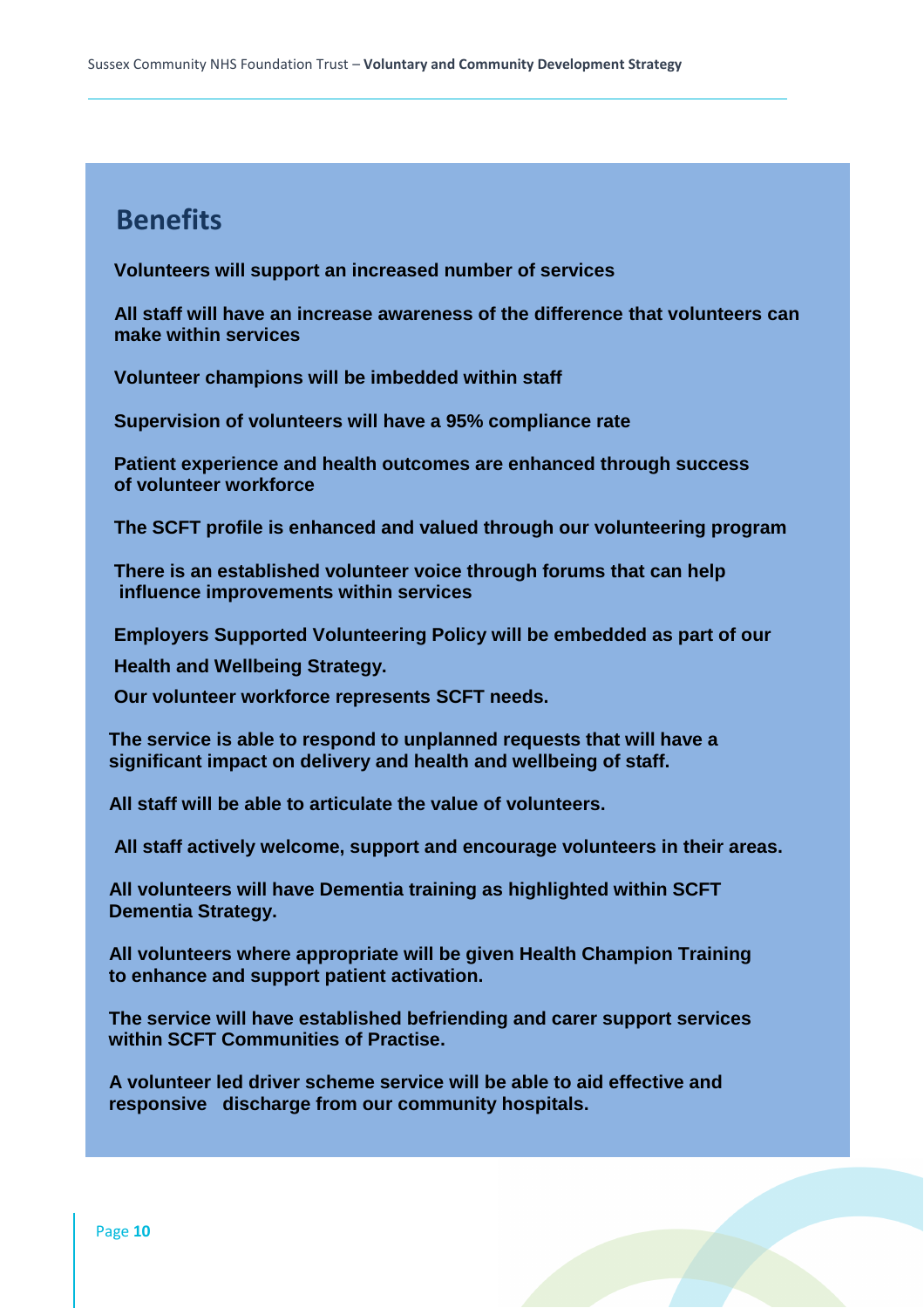**Evidence based practice will be the norm.**

 **Volunteers will be in Services business plans as part of yearly planning.**

 **We will be strong partners within the third sector community with established shared working, recognition and collaboration.**

 **Local voluntary, community and social enterprise sector partners are positive about their relationship with us and the ability to add value.**

 **Identified corporate partners within our communities with a recognised pathway of commitment to social responsibility.**

 **Established charity and fundraising for SCFT within the Voluntary and Community Development Service.**

 **Roles are filled through targeted recruitment to reach members of the community.**

# **Implementation and Monitoring of the Voluntary and Community Development Strategy**

An annual work plan will be in place, which will be developed from yearly objectives. This will be focused on current needs and priorities within the Trust underpinned by the service's five strategic aims. The work plan will be supported by the Clinical Quality Division.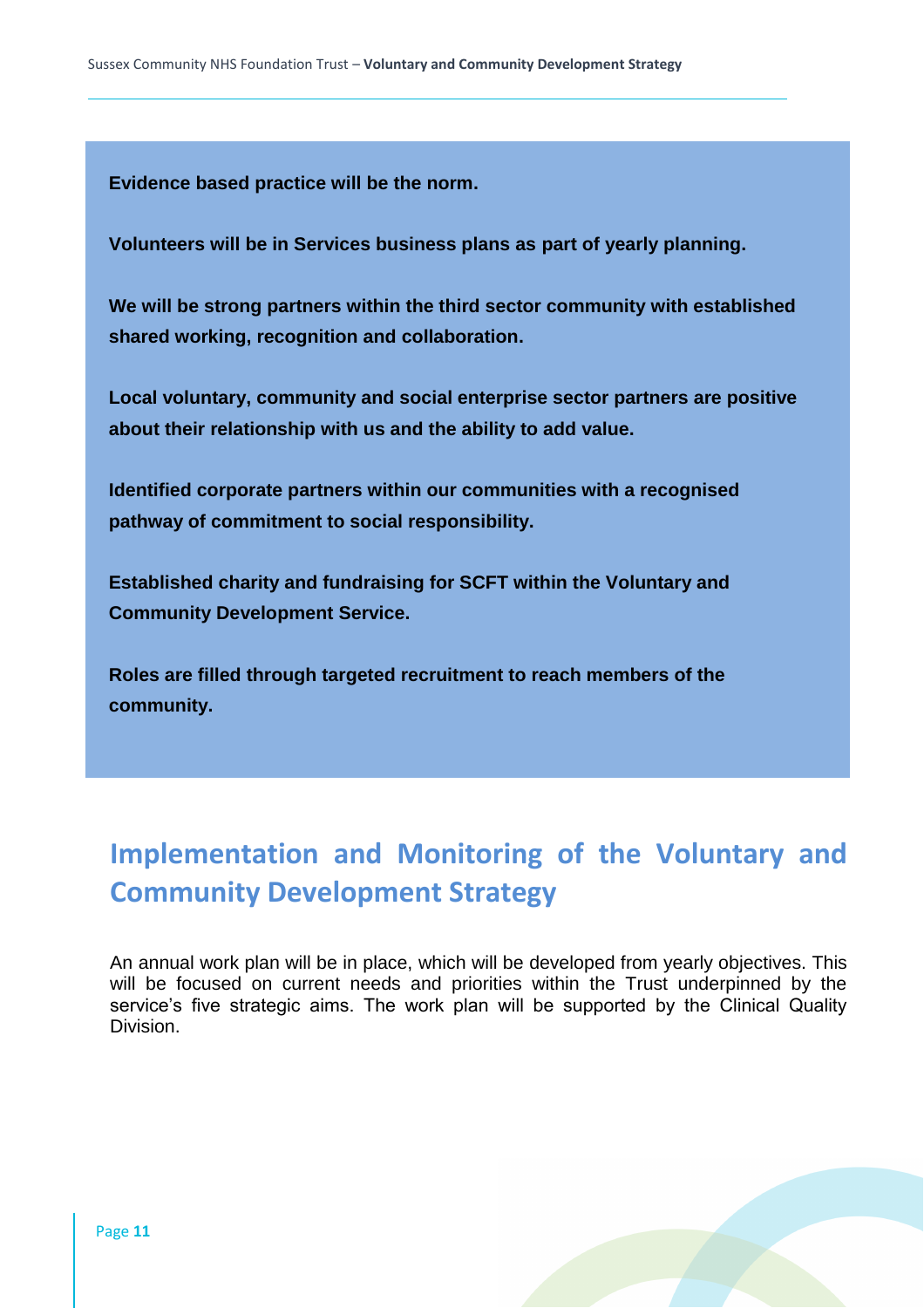# **References**

Loneliness in old age: The UK Perspective. Safeguarding the Convoy: A call to action from the Campaign to End Loneliness. Age UK Oxfordshire 2011

Loneliness and Isolation Evidence Review age UK 2014

Care Quality Account 2015/16

The Giving Machine- A Guide to Corporate Social Responsibility 2006-2017

Volunteering Strategy - Health Education England 2017

Five Year Forward View 2014

Kings Fund Volunteering in Health and Social Care- Securing a sustainable Future 2013

Dementia Strategy 2016

Clinical Care Strategy 2014-2019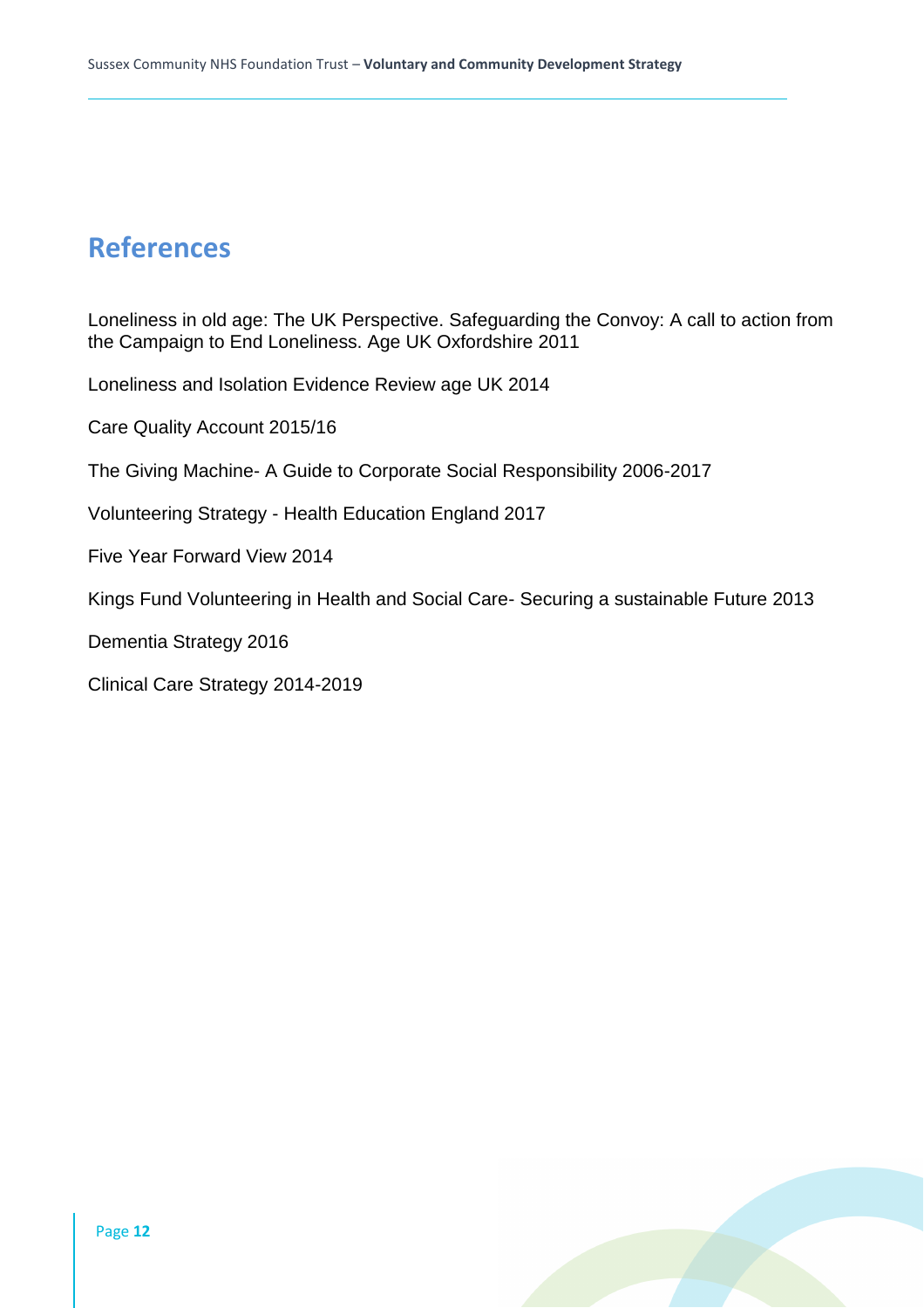| <b>Strategic Aims</b>                                                                                                                            | <b>Strategic Objectives</b>                                                                                                                                                                                                                                                                                                                                                                                                                                                                                                                                                                                                                                                                           | <b>Delivery Year 1</b>                                                                                                                                                                                                                                                                                                                                                                                                                                                                                                                                                                                                                                       | <b>Delivery Year 2</b>                                                                                                                                                                                                                                                                                                                                                                                                                                                                                                                                                 | <b>Delivery Year 3</b>                                                                                                                                                                                                                                                                                                                  | <b>Delivery Year 4</b>                                                                                                                                                                                                                    | <b>Benefits &amp;</b><br><b>Outcomes</b><br>Year 5                                                                                                                                                                                                                                                                                                                                                                                                                                                                                                                                                                                                   |
|--------------------------------------------------------------------------------------------------------------------------------------------------|-------------------------------------------------------------------------------------------------------------------------------------------------------------------------------------------------------------------------------------------------------------------------------------------------------------------------------------------------------------------------------------------------------------------------------------------------------------------------------------------------------------------------------------------------------------------------------------------------------------------------------------------------------------------------------------------------------|--------------------------------------------------------------------------------------------------------------------------------------------------------------------------------------------------------------------------------------------------------------------------------------------------------------------------------------------------------------------------------------------------------------------------------------------------------------------------------------------------------------------------------------------------------------------------------------------------------------------------------------------------------------|------------------------------------------------------------------------------------------------------------------------------------------------------------------------------------------------------------------------------------------------------------------------------------------------------------------------------------------------------------------------------------------------------------------------------------------------------------------------------------------------------------------------------------------------------------------------|-----------------------------------------------------------------------------------------------------------------------------------------------------------------------------------------------------------------------------------------------------------------------------------------------------------------------------------------|-------------------------------------------------------------------------------------------------------------------------------------------------------------------------------------------------------------------------------------------|------------------------------------------------------------------------------------------------------------------------------------------------------------------------------------------------------------------------------------------------------------------------------------------------------------------------------------------------------------------------------------------------------------------------------------------------------------------------------------------------------------------------------------------------------------------------------------------------------------------------------------------------------|
| 1. Progress an<br>organisational culture<br>that encourages,<br>promotes and<br>supports volunteering<br>and increases<br>volunteer satisfaction | Engage across the organisation with services<br>not currently reached.<br>Provide a clear definition of volunteering and its<br>role within the organization.<br>Provide a clear definition of the role of placement<br>supervisor and expectations around this versus<br>staff capacity.<br>Promote the benefits of volunteering to staff at all<br>levels to enhance service delivery and patient<br>experience.<br>Celebrate and communicate the successes,<br>achievements and learning that volunteers can<br>bring to services.<br>Look at further identifying volunteer needs and<br>support to increase retention and satisfaction<br>Promote Employer Supported Volunteering<br>(ESV) Policy | 1. Identify services<br>not reached through<br>survey Monkey and<br>target key staff.<br>Identify all services in<br>areas and approach<br>with a view to having<br>volunteer input.<br>Refine internal pulse<br>pages promoting<br>value and evidence.<br>Continue to promote<br>policy and identify<br>straplines for<br>increased visibility.<br>Communicate<br>success through<br>internal and external<br>channels through<br>social media. Twitter<br>account<br>@sct_volunteers<br>Create case studies<br>such as volunteer<br>focus to enable<br>influencing to take<br>place.<br>Create clear<br>messages for staff<br>and include key<br>benefits. | 1. Yearly reporting to<br>the board to<br>demonstrate impact<br>Link in with local<br>partners to raise<br>profile-potential for<br>Queens award<br>Implement monthly<br>communication plan<br>for existing volunteers<br>Roll out visible<br>lanyards/uniform to<br>increase identity and<br>visibility of all<br>volunteers<br>Consistent<br>communication<br>through Volunteer<br><b>Steering Group</b><br>across all volunteer<br>led services<br>Ratification and<br>promotion of ESV<br>policy for staff<br>Celebration of<br><b>National Volunteers</b><br>week | 1. Deliver Trust<br>wide thank you<br>event.<br>Presentation to<br>public governors<br>Establish a<br>volunteer voice<br>through a volunteer<br>forum<br>Measure impact of<br>ESV policy<br>Celebration of<br><b>National Volunteers</b><br>week<br>Re engage with<br>existing volunteer to<br>review contribution<br>of volunteer role | 1. Review of<br>services reached<br>and retarget.<br>Collate audit of best<br>practice of use of<br>volunteers.<br>Review and audit of<br>volunteer retention<br>and satisfaction<br>Celebration of<br><b>National Volunteers</b><br>week | 1. Volunteers will<br>support an increased<br>number of services.<br>All staff will have an<br>increase awareness<br>of the difference that<br>volunteers can make<br>within services<br>Volunteer champions<br>will be imbedded<br>within staff.<br>Supervision of<br>volunteers will have a<br>95% compliance rate<br>Patient experience<br>and health outcomes<br>are enhanced<br>through success of<br>volunteer workforce<br>The SCFT profile is<br>enhanced and valued<br>through our<br>volunteering program<br>There is an<br>established volunteer<br>voice through forums<br>that can help<br>influence<br>improvements within<br>services |

# **Appendix 1**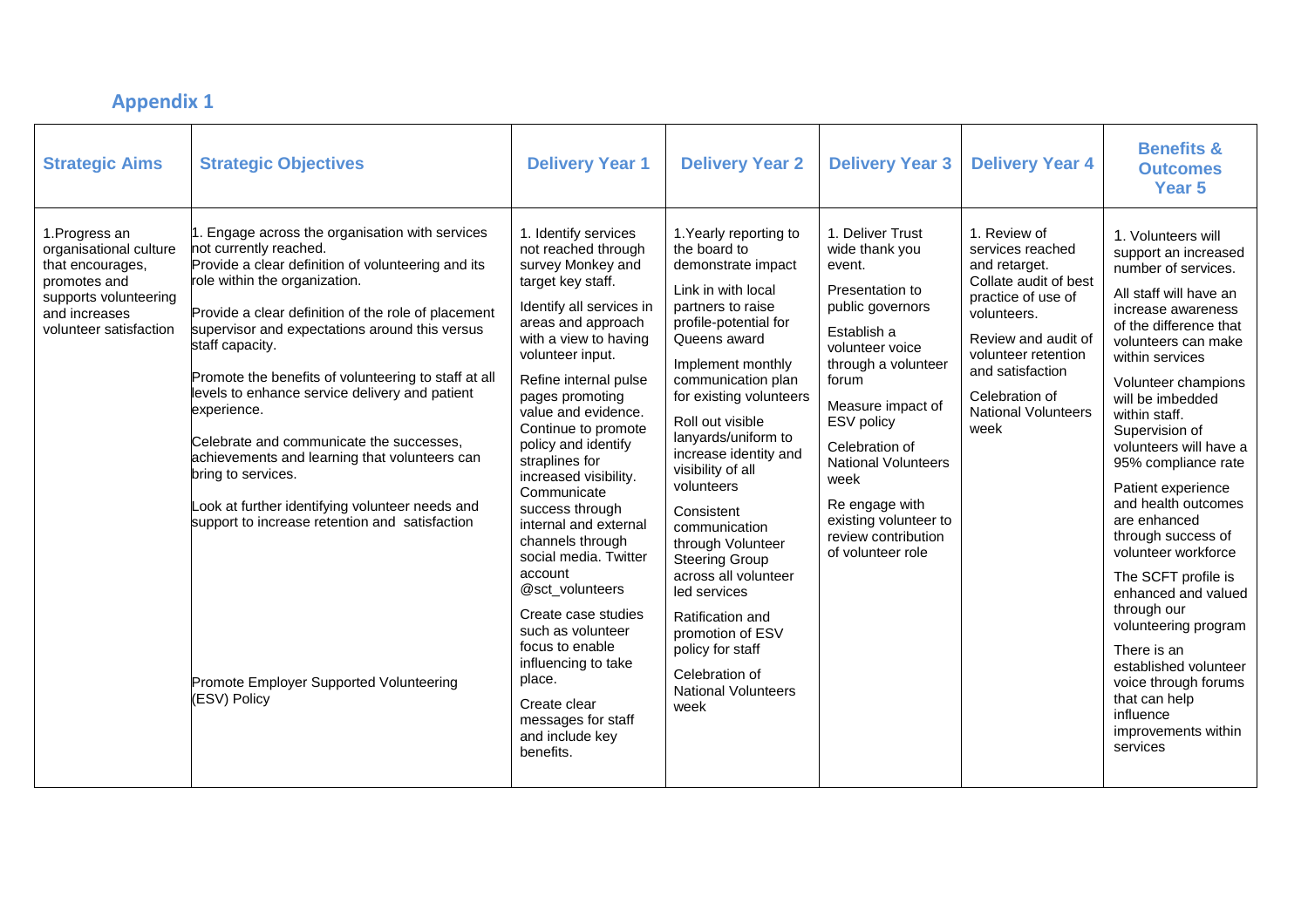|  | Define supervision<br>within placement<br>documentation.<br>Undertake audit of<br>supervision.<br>Apply for National<br><b>Accreditation Award</b><br>to demonstrate<br>innovation and<br>impact.<br>Celebration of<br><b>National Volunteers</b><br>week<br>Roll out of volunteer<br>supervisor role to<br>improve retention and<br>satisfaction |  |                 | Employers supported<br><b>Volunteering Policy</b><br>will be embedded as<br>part of our Health<br>and Wellbeing<br>Strategy. Evidence<br>will demonstrate<br>personal benefits.<br>Our volunteer<br>workforce represents<br>our SCFT needs.<br>Volunteering is<br>targeted in areas that<br>achieve maximum<br>benefit for patient<br>experience and<br>health outcomes.<br>The service is able to<br>respond to<br>unplanned requests<br>that will have a<br>significant impact on<br>delivery and health<br>and wellbeing of<br>staff.<br>Established volunteer<br>champions within the<br>SCFT.<br>All staff will be able to<br>articulate the value of<br>volunteers. |
|--|---------------------------------------------------------------------------------------------------------------------------------------------------------------------------------------------------------------------------------------------------------------------------------------------------------------------------------------------------|--|-----------------|---------------------------------------------------------------------------------------------------------------------------------------------------------------------------------------------------------------------------------------------------------------------------------------------------------------------------------------------------------------------------------------------------------------------------------------------------------------------------------------------------------------------------------------------------------------------------------------------------------------------------------------------------------------------------|
|  |                                                                                                                                                                                                                                                                                                                                                   |  | 2. Evaluate and |                                                                                                                                                                                                                                                                                                                                                                                                                                                                                                                                                                                                                                                                           |
|  |                                                                                                                                                                                                                                                                                                                                                   |  |                 |                                                                                                                                                                                                                                                                                                                                                                                                                                                                                                                                                                                                                                                                           |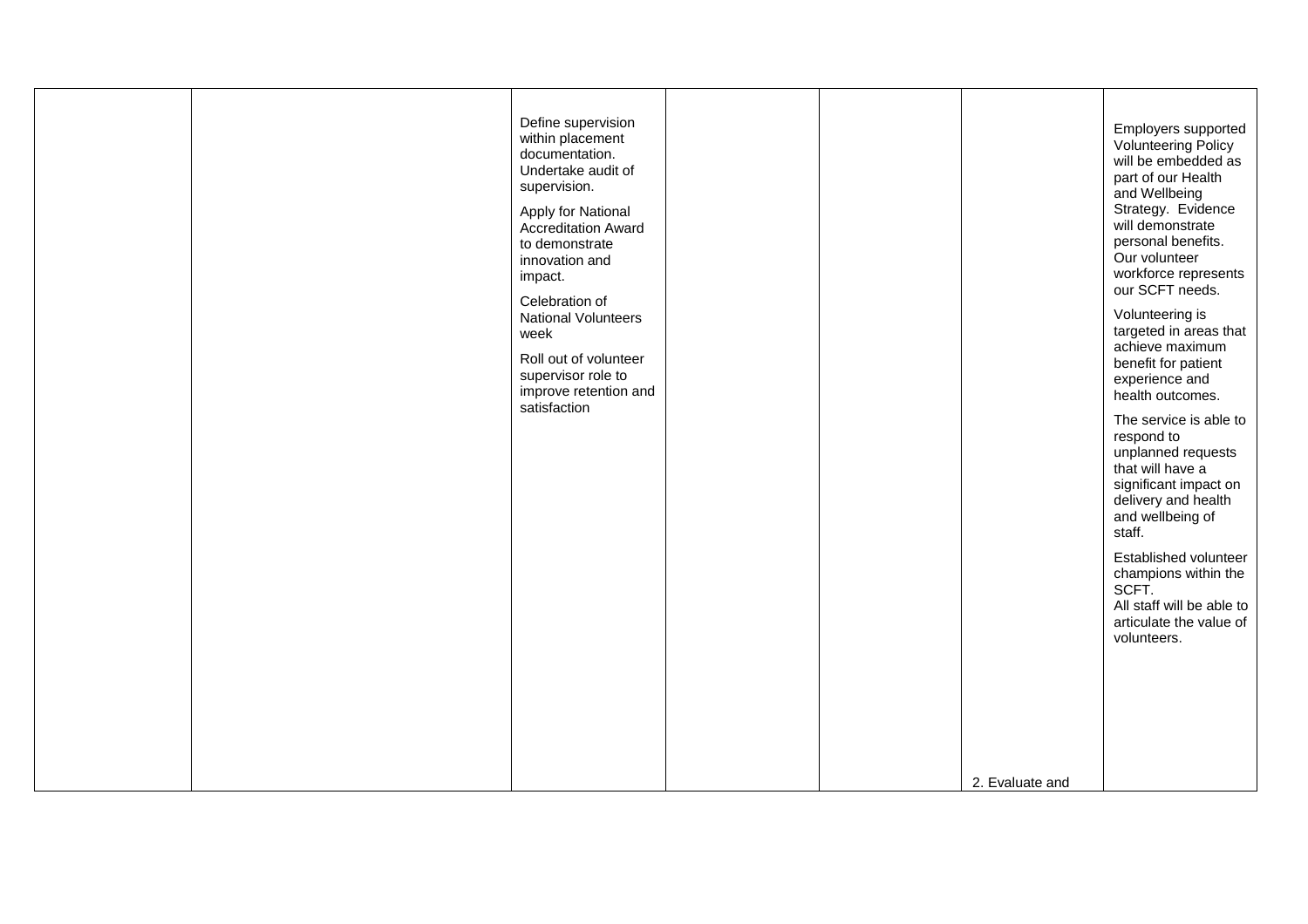| 2. Increase the<br>number and<br>diversity of our<br>volunteers                     | 2. Target recruitment and need to match specific<br>roles.<br>Improve our engagement with hard to reach<br>groups ensuring that the people in our<br>community are able to fully participate in the<br>communities in which they live through<br>volunteering.<br>Review our branding and recruitment process to<br>ensure the service is attractive and accessible to<br>all.                                                                                                                                                                       | 2. Engage with Youth<br>Governor<br>And identify improved<br>methods of engaging<br>with schools, colleges<br>around social<br>action/National<br>Campaign of Step up<br>to Serve<br>SCFT committed to<br><b>Disability Charter</b><br>through the Disability<br><b>Action Alliance</b>                                                                                                   | 2. Identify criteria and<br>role specifications for<br>volunteer roles and<br>target key groups in<br>the community.<br>Engage with<br>community partners<br>to increase<br>recruitment amongst<br>underrepresented<br>groups e.g. YMCA,<br>Outset Youth Action,<br>Change, Grow, Live<br>and hard to reach<br>groups. Link in with<br>BAME, Disability and<br><b>LGBT</b> networks | 2. Engage with the<br><b>SCFT Public</b><br>Governors to raise<br>profile and ability to<br>influence                                                                                                                                                                                                                                     | review number and<br>diversity, re<br>engage as<br>appropriate                                                                             | 2. High Profile roles<br>are filled through<br>targeted recruitment<br>at hard to reach<br>members of our<br>community<br>Our volunteers'<br>diversity is reflective<br>of the communities<br>that we serve.<br>Our volunteer<br>workforce has<br>increased by 25%.<br><b>Youth Social Action</b><br>will be an integral<br>part of our volunteer<br>programme              |
|-------------------------------------------------------------------------------------|------------------------------------------------------------------------------------------------------------------------------------------------------------------------------------------------------------------------------------------------------------------------------------------------------------------------------------------------------------------------------------------------------------------------------------------------------------------------------------------------------------------------------------------------------|-------------------------------------------------------------------------------------------------------------------------------------------------------------------------------------------------------------------------------------------------------------------------------------------------------------------------------------------------------------------------------------------|-------------------------------------------------------------------------------------------------------------------------------------------------------------------------------------------------------------------------------------------------------------------------------------------------------------------------------------------------------------------------------------|-------------------------------------------------------------------------------------------------------------------------------------------------------------------------------------------------------------------------------------------------------------------------------------------------------------------------------------------|--------------------------------------------------------------------------------------------------------------------------------------------|-----------------------------------------------------------------------------------------------------------------------------------------------------------------------------------------------------------------------------------------------------------------------------------------------------------------------------------------------------------------------------|
| 3.Identify key clinical<br>priorities within SCFT<br>and Communities of<br>Practice | 3. Engage with leaders and managers who<br>develop and deliver services.<br>Heighten awareness amongst staff on the<br>ground regarding opportunities for volunteers<br>and enhancing patients' experience.<br>Work creatively with staff to consider new and<br>innovative roles that will maximize impact.<br>Evidence within Key Trust strategies and service<br>models how volunteers can make a difference.<br>Identify key healthcare and social issues within<br>the community and engage/work with the third<br>sector to help combat these. | 3. Attend Area<br>Management<br>meetings 6 monthly<br>and Communities of<br>Practice, Local<br><b>Community Networks.</b><br>Implement Volunteer<br>Focus, Market place,<br>New literature for staff<br>in staff rooms/ notice<br>boards.<br>Developments of<br><b>Staff Volunteer</b><br>Champions within<br>services.<br>Continued roll out of<br>Connect with<br>Dementia. Liaise with | 3. Potential new<br>volunteer roles for<br>patient experience for<br>patient feedback<br>Encourage strategic<br>annual planning<br>within services<br>looking at innovative<br>roles to match clinical<br>priorities<br>Criteria established to<br>prioritize roles outside<br>of planned service<br>provision<br>Assess the role of<br>volunteers within<br>workforce planning     | 3. Scoping and<br>potential delivery of<br>Trust wide/service<br>for Volunteer<br><b>Drivers</b><br>Target areas of<br>social isolation for<br>befriending<br>schemes/carer<br>support in the<br>community through<br>Communities of<br>Practice and<br>relevant strategies.<br>Develop supportive<br>volunteer roles<br>within Long Term | 3 Trial a lunch and<br>learn session for<br>staff.<br>Reevaluate<br>strategic planning<br>within services and<br>volunteer<br>contribution | 3. All staff actively<br>welcome, support<br>and encourage<br>volunteers in their<br>areas.<br>All volunteers will<br>have Dementia<br>training as<br>highlighted within<br><b>SCFT Dementia</b><br>Strategy.<br>All volunteers where<br>appropriate will be<br>given Health<br>Champion Training to<br>enhance and support<br>patient activation.<br>The service will have |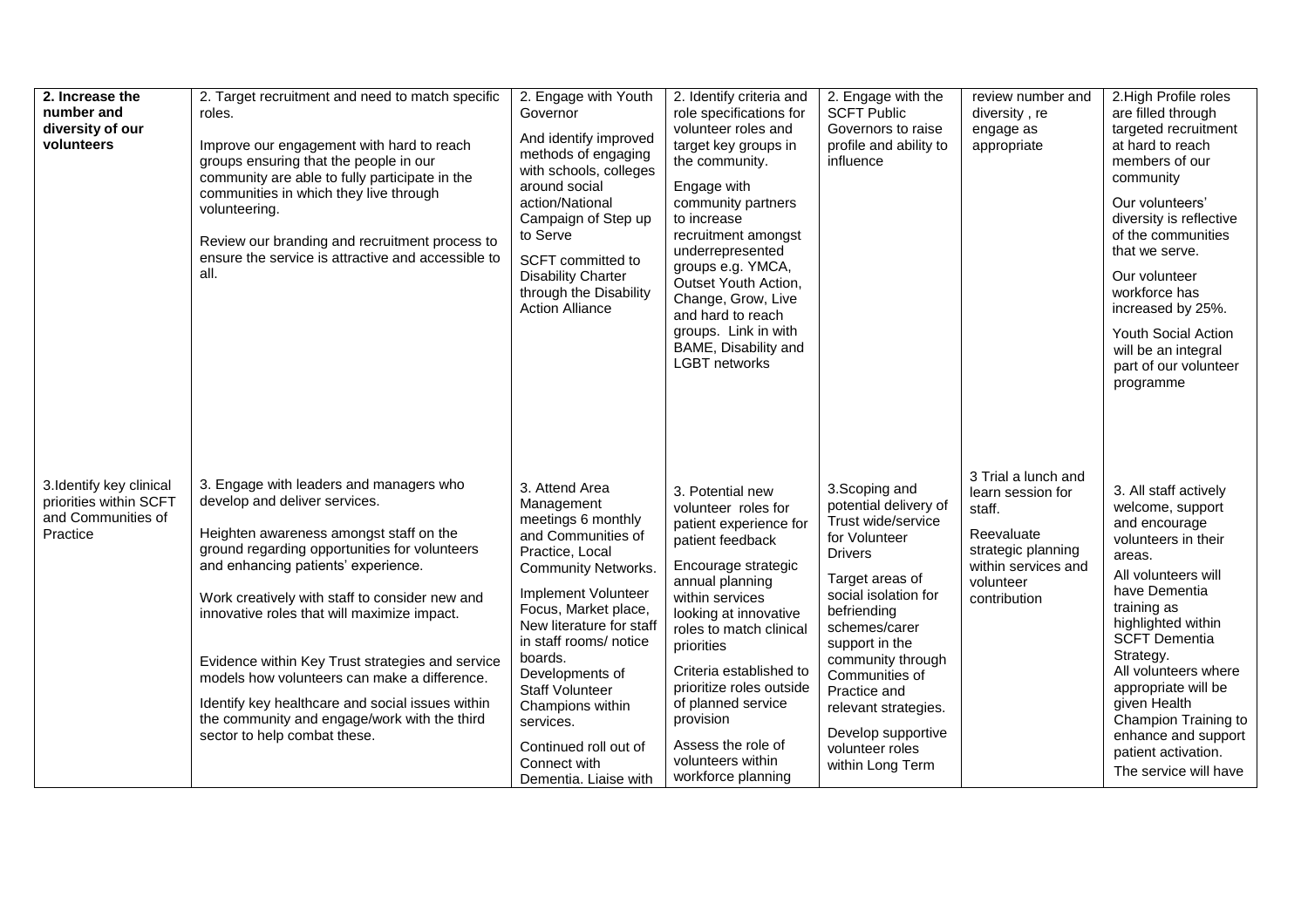|                                                                                      |                                                                                                                                                                                                                                                                                                                                                                          | Dementia Lead.<br>Evaluate and learn by<br>experience.<br>Continued roll out of<br><b>Health Champion</b><br>Role-patient<br>activation. Evaluation<br>and measure impact   | and take up of<br>apprenticeships.<br>Engage with Health<br><b>Education England</b>                                                                 | conditions<br>Impact<br>measurement for<br>newly rolled out<br>volunteer roles                                                                                                                  |                                                                                                                                | established<br>befriending and carer<br>support services<br>within SCFT areas.<br>A volunteer led driver<br>scheme service will<br>be able to aid<br>effective and<br>responsive discharge<br>from our community<br>hospitals.<br>Evidence based<br>practice will be the<br>norm Volunteers will<br>be in Services<br>business plans as<br>part of yearly<br>planning                                    |
|--------------------------------------------------------------------------------------|--------------------------------------------------------------------------------------------------------------------------------------------------------------------------------------------------------------------------------------------------------------------------------------------------------------------------------------------------------------------------|-----------------------------------------------------------------------------------------------------------------------------------------------------------------------------|------------------------------------------------------------------------------------------------------------------------------------------------------|-------------------------------------------------------------------------------------------------------------------------------------------------------------------------------------------------|--------------------------------------------------------------------------------------------------------------------------------|----------------------------------------------------------------------------------------------------------------------------------------------------------------------------------------------------------------------------------------------------------------------------------------------------------------------------------------------------------------------------------------------------------|
| 4. Build innovative<br>partnerships across<br>the Trust and within<br>our community. | 4. Identify further third sector partners to assist in<br>delivery of volunteer services and roles.<br>Engage with local businesses and education<br>providers as a source for corporate volunteering<br>which will enhance our patients experience and<br>health and wellbeing for our staff.<br>Identify fundraising opportunities to increase our<br>charitable funds | 4. Establish<br>relationships within<br>the third sector to<br>include League of<br>Friends<br>Organisations, Age<br>UK and charities<br>within Communities of<br>Practice. | 4. Work with identified<br>charities and identify<br>shared working,<br>learning and<br>engagement for new<br>volunteer roles in<br>patient's homes. | 4.Opportunities<br>established<br>internally and<br>externally to<br>contribute to<br>charitable funds<br>and potential<br>fundraising strategy<br>in the form of a<br>recognized<br>fundraiser | 4. Explore potential<br>for Charitable<br>Forum with relevant<br>third sector and<br>voluntary and<br>community<br>development | 4. We will be strong<br>partners within the<br>third sector<br>community with<br>established shared<br>working, recognition<br>and collaboration<br>Local voluntary,<br>community and social<br>enterprise sector<br>partners are positive<br>about their<br>relationship with us<br>and their ability to<br>add value.<br>Identified partners<br>within our<br>communities with a<br>recognised pathway |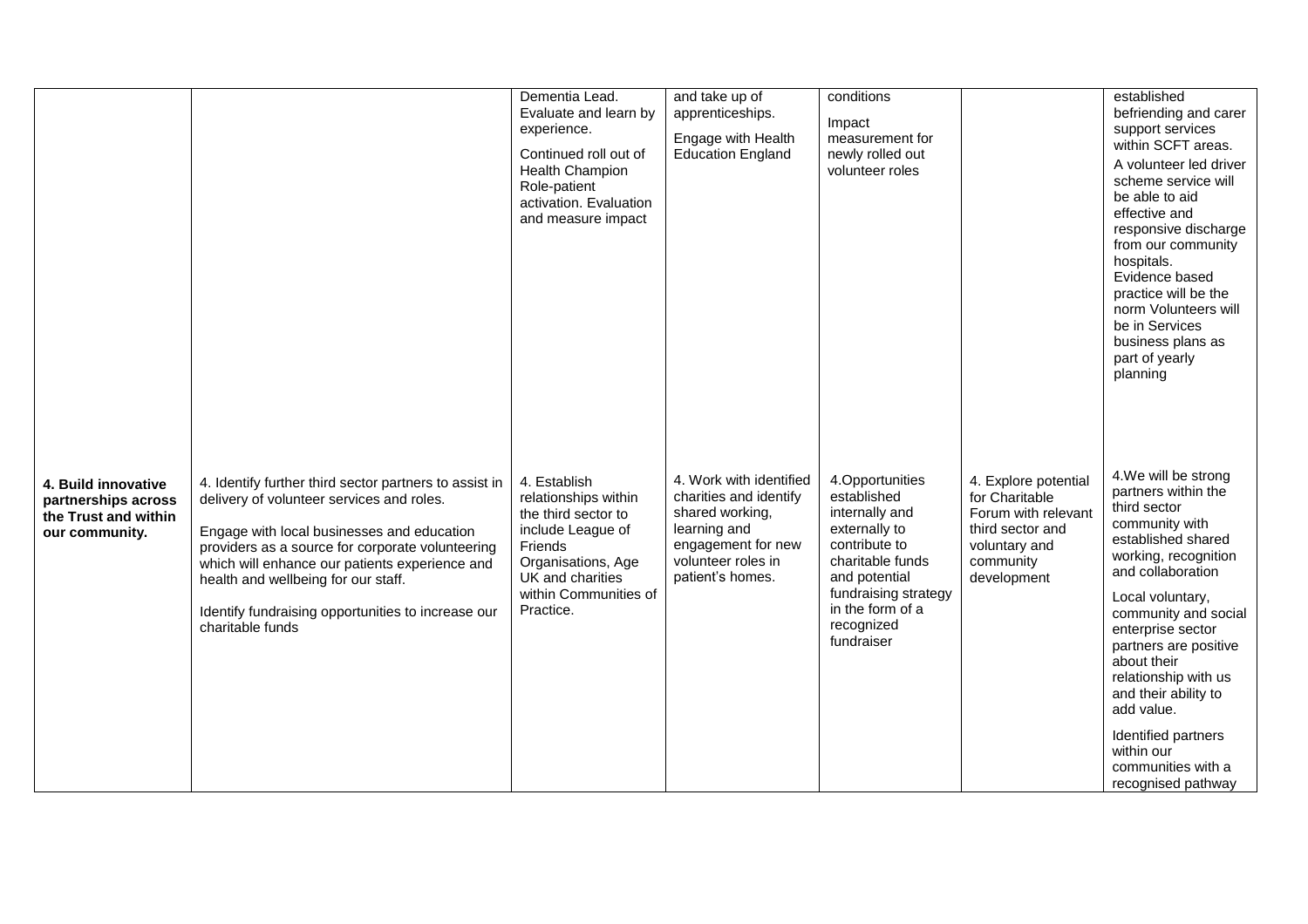| 5. Develop a firm<br>framework around<br>our Volunteer<br><b>Processes for</b><br>assurance and<br>Governance. | 5. Review the capacity of the service and ensure<br>it is matched to meet demand.<br>Implement a monitoring and reporting process to<br>enable Executive understanding of<br>Scope, function and activity.<br>Undertake National Accreditation which publicly<br>demonstrates the organisation's commitment to<br>volunteering and effective volunteer<br>management | 5. Monitoring of<br>Activity-establish<br>business case for<br>expansion of service.<br><b>Achieve National</b><br>Accreditation linked to<br>CQC Standards.<br>Evaluate statutory<br>training program for<br>volunteers and<br>redesign training<br>package | 5. Established<br>process of support<br>and assurance<br>regarding<br>safeguarding<br>Established<br>framework around<br>volunteering in the<br>home. | 5. Established<br>process of<br>assurance within<br>Memorandum of<br>Understanding and<br>Service Level<br>Agreements | 5.Review<br>capacity/demand of<br>service | of a commitment to<br>social responsibility.<br>Established charity<br>and fundraising for<br>SCFT within the<br><b>Volunteer Service</b><br>5. Team is able to<br>match demand with<br>capacity and potential<br>growth of the service.<br>The value of<br>volunteers is<br>recognized am<br>celebrated<br>National accreditation<br>supports CQC<br>expectations and<br>demands.<br>Volunteers are safe<br>and well supported. |
|----------------------------------------------------------------------------------------------------------------|----------------------------------------------------------------------------------------------------------------------------------------------------------------------------------------------------------------------------------------------------------------------------------------------------------------------------------------------------------------------|--------------------------------------------------------------------------------------------------------------------------------------------------------------------------------------------------------------------------------------------------------------|-------------------------------------------------------------------------------------------------------------------------------------------------------|-----------------------------------------------------------------------------------------------------------------------|-------------------------------------------|----------------------------------------------------------------------------------------------------------------------------------------------------------------------------------------------------------------------------------------------------------------------------------------------------------------------------------------------------------------------------------------------------------------------------------|
|----------------------------------------------------------------------------------------------------------------|----------------------------------------------------------------------------------------------------------------------------------------------------------------------------------------------------------------------------------------------------------------------------------------------------------------------------------------------------------------------|--------------------------------------------------------------------------------------------------------------------------------------------------------------------------------------------------------------------------------------------------------------|-------------------------------------------------------------------------------------------------------------------------------------------------------|-----------------------------------------------------------------------------------------------------------------------|-------------------------------------------|----------------------------------------------------------------------------------------------------------------------------------------------------------------------------------------------------------------------------------------------------------------------------------------------------------------------------------------------------------------------------------------------------------------------------------|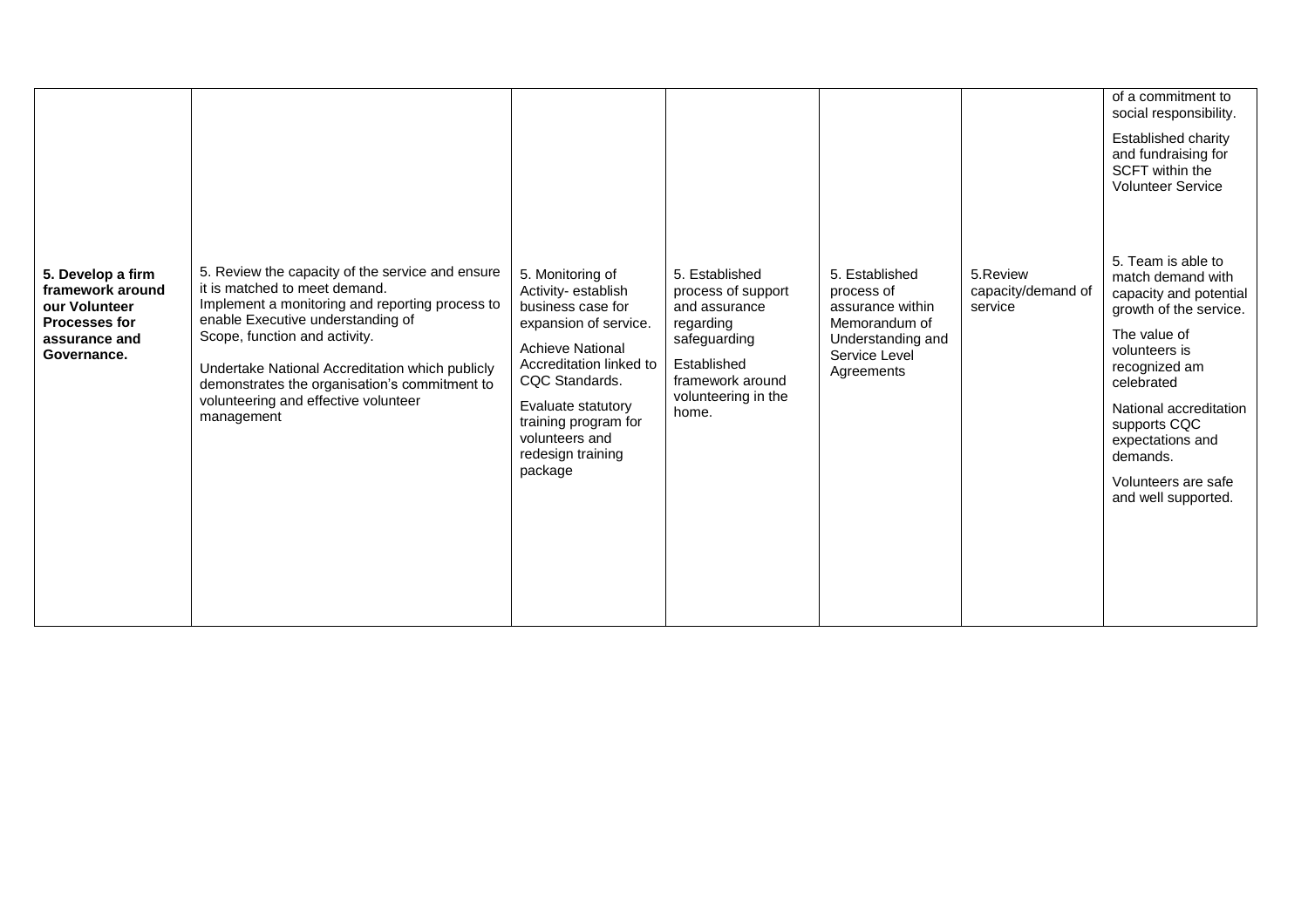#### **Equality and Human Rights Analysis (EHRA)**

All staff are required by th[e Equality Act 2010](http://www.legislation.gov.uk/ukpga/2010/15/contents) to assess whether a policy, practice or function has any relevance to equality i.e. could affect people differently according to 1) Age, 2) Disability, 3) Gender reassignment, 4) Marriage and Civil Partnership, 5) Race, 6) Religion or Belief, 7) Sex, 8) Sexual Orientation or access to human rights.

|                                                           | 1 Name of Policy or Service     |                                                                                          |            | <b>Volunteer Policy</b>                                                                        |                           |                                                                                               |                                |                                          |      |           |
|-----------------------------------------------------------|---------------------------------|------------------------------------------------------------------------------------------|------------|------------------------------------------------------------------------------------------------|---------------------------|-----------------------------------------------------------------------------------------------|--------------------------------|------------------------------------------|------|-----------|
|                                                           | 2 Service and Directorate       |                                                                                          |            | <b>Clinical Quality Division</b>                                                               |                           |                                                                                               |                                |                                          |      |           |
| 3 Objectives                                              |                                 | To ensure best practice, equity, consistency and governance across the organisation      |            |                                                                                                |                           |                                                                                               |                                |                                          |      |           |
|                                                           |                                 | What is the purpose of this policy or service?                                           |            |                                                                                                |                           |                                                                                               |                                |                                          |      |           |
|                                                           | 4 Analysis completed by         |                                                                                          |            | a) Name                                                                                        |                           |                                                                                               | b) Job Title                   |                                          |      |           |
|                                                           | (Author? Equality Lead? Other?) |                                                                                          |            |                                                                                                |                           |                                                                                               |                                |                                          |      |           |
| Author                                                    |                                 |                                                                                          |            | <b>Mandy Cleaver</b>                                                                           |                           |                                                                                               |                                | Voluntary and Community Development Lead |      |           |
|                                                           |                                 |                                                                                          |            | 5 Does the policy or service have an effect on Staff and/or the Public? (please $\checkmark$ ) |                           |                                                                                               |                                |                                          |      |           |
| <b>Staff</b>                                              | Yes                             |                                                                                          | <b>No</b>  |                                                                                                |                           |                                                                                               |                                |                                          |      |           |
| <b>Public</b>                                             | Yes                             |                                                                                          | <b>No</b>  |                                                                                                |                           |                                                                                               |                                |                                          |      |           |
| Equality law protects people on the<br>following grounds: |                                 | Has your policy or service given due regard to<br>this area of equality or human rights? |            | If yes, is the effect positive or negative                                                     |                           | Evidence of the effect(e.g.<br>statistics, research, surveys,<br>results of engagement, etc.) | Is further action<br>required? |                                          |      |           |
|                                                           |                                 |                                                                                          | <b>Yes</b> | If No, why not?                                                                                | <b>Positive</b><br>effect |                                                                                               | <b>Negative effect</b>         |                                          | *Yes | <b>No</b> |
| Age                                                       |                                 |                                                                                          |            |                                                                                                |                           |                                                                                               |                                |                                          |      |           |
| <b>Disability</b>                                         |                                 |                                                                                          |            |                                                                                                |                           |                                                                                               |                                |                                          |      |           |
|                                                           | Gender Reassignment             |                                                                                          |            |                                                                                                |                           |                                                                                               |                                |                                          |      |           |
|                                                           | Marriage and Civil Partnership  |                                                                                          |            |                                                                                                |                           |                                                                                               |                                |                                          |      |           |
|                                                           | Race and Ethnicity              |                                                                                          |            |                                                                                                |                           |                                                                                               |                                |                                          |      |           |
|                                                           | <b>Religion and Belief</b>      |                                                                                          |            |                                                                                                |                           |                                                                                               |                                |                                          |      |           |
| Sex                                                       |                                 |                                                                                          |            |                                                                                                |                           |                                                                                               |                                |                                          |      |           |
|                                                           | <b>Sexual Orientation</b>       |                                                                                          |            |                                                                                                |                           |                                                                                               |                                |                                          |      |           |
|                                                           | <b>Access to Human Rights</b>   |                                                                                          |            |                                                                                                |                           |                                                                                               |                                |                                          |      |           |

| <b>Equality Analysis:</b> |  |              |  |  |  |  |  |  |
|---------------------------|--|--------------|--|--|--|--|--|--|
| <b>Signed</b>             |  | <b>Dated</b> |  |  |  |  |  |  |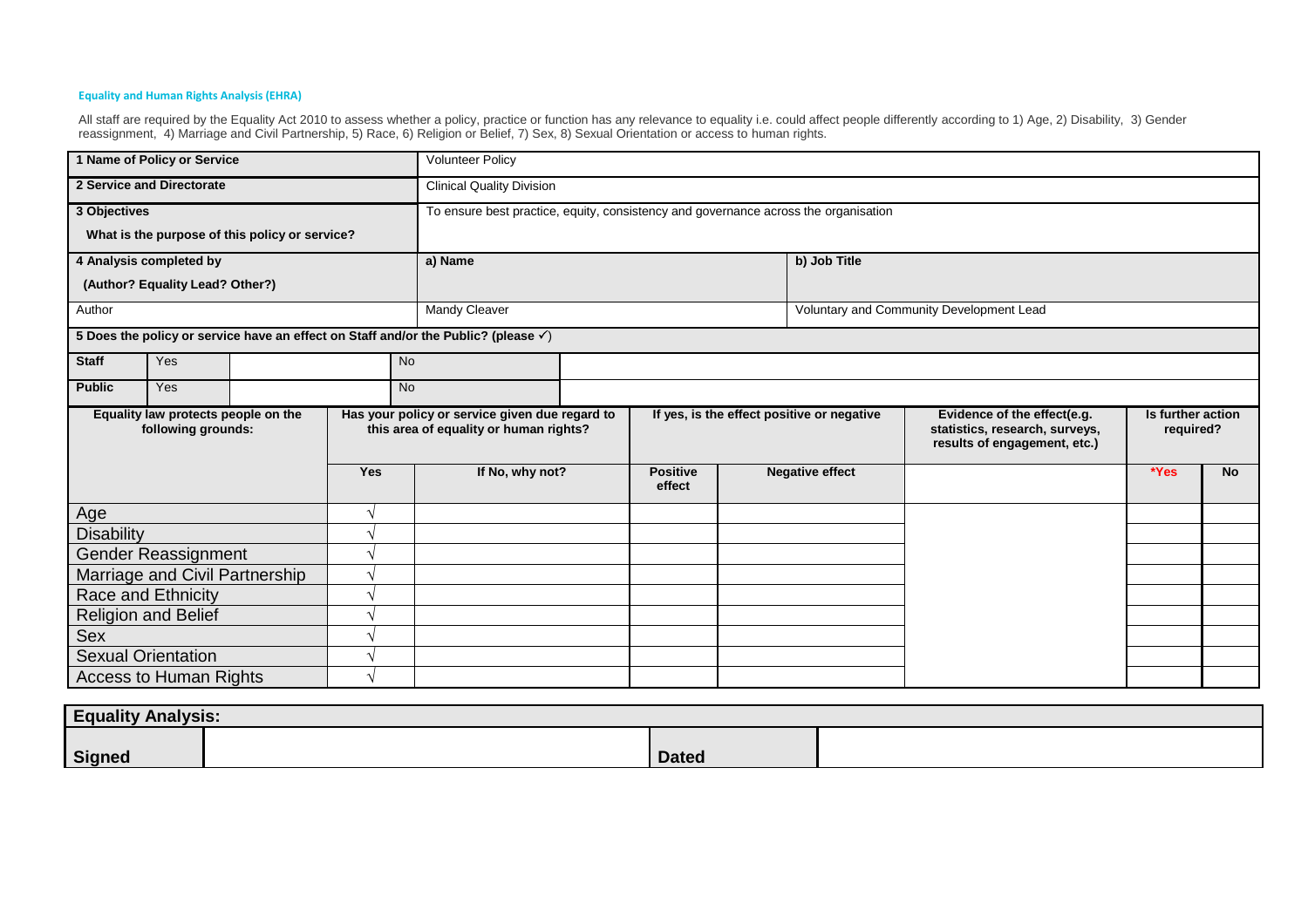

## **Equality and Human Rights Analysis (EHRA)**

The appendix contains guidance. Select the 'Help' links for more …

### **Title(s):** Voluntary and Community Development Strategy

**Aims:** To identify the services aims and objectives for the next five years

**1. Evidence** *CON* **Evidence** *CON Mark 'X'* **relevant characteristics <b>Mark** 'X' relevant characteristics

Please summarise any evidence about how the work may impact people either positively or negatively specifically linked to their **characteristics**.

- E.g. performance or survey data; focus groups; PALS; incident reviews; NICE guidance; research; good practice; demographic data
- Mark an 'X' in the columns for as many characteristics as are relevant

| ase summanse any evidence about now the work may impact people<br>either positively or negatively specifically linked to their characteristics.                                                                                                                                                                                                            |              | Carers         |                         | Belief        |              | or Maternity | Reassignment |                                                                      |           |
|------------------------------------------------------------------------------------------------------------------------------------------------------------------------------------------------------------------------------------------------------------------------------------------------------------------------------------------------------------|--------------|----------------|-------------------------|---------------|--------------|--------------|--------------|----------------------------------------------------------------------|-----------|
| E.g. performance or survey data; focus groups; PALS; incident reviews; NICE<br>$\bullet$<br>guidance; research; good practice; demographic data<br>Mark an 'X' in the columns for as many characteristics as are relevant<br>$\bullet$                                                                                                                     | Age          | Disability and | Race                    | ŏ<br>Religion | Sex          | Pregnancy    | Gender       | Orientation<br>e.g. Armed<br>Sexual Orien<br>Other (e.g. /<br>Forces |           |
| Positive impacts:                                                                                                                                                                                                                                                                                                                                          | $\checkmark$ | $\sqrt{}$      | $\overline{\checkmark}$ | $\checkmark$  | $\checkmark$ | $\checkmark$ | $\checkmark$ | $\checkmark$                                                         | $\sqrt{}$ |
| Not discriminatory in age. Committed to Disability Charter                                                                                                                                                                                                                                                                                                 |              |                |                         |               |              |              |              |                                                                      |           |
| Increase in the diversity of volunteers and increased engagement with<br>underrepresented groups BAME, Disability and LGBT networks                                                                                                                                                                                                                        |              |                |                         |               |              |              |              |                                                                      |           |
| Negative impacts: None                                                                                                                                                                                                                                                                                                                                     |              |                |                         |               |              |              |              |                                                                      |           |
| 2. Equality Analysis                                                                                                                                                                                                                                                                                                                                       |              |                |                         |               |              |              |              |                                                                      |           |
| Aim A Eliminate discrimination – Please evidence if the work could unlawfully discriminate:<br>Include who is discriminated (e.g. disabled adults) and how. Include detailed reasons if it is lawful.<br>The Strategy sets out how the service is committed to increasing the diversity of our volunteers by<br>engaging with relevant community partners. |              |                |                         |               |              |              |              |                                                                      |           |
| Aim B Advance equality of opportunity - Please evidence if the work:                                                                                                                                                                                                                                                                                       |              |                |                         |               |              |              |              |                                                                      |           |
| Minimised disadvantage - Does the work address any poorer outcomes for particular protected groups?<br>٠<br>Meets different needs - Does the work meet different protected groups social, cultural or other needs?<br>$\bullet$<br>Encourages participation - Does the work target under-represented groups to increase involvement?<br>$\bullet$          |              |                |                         |               |              |              |              |                                                                      |           |
|                                                                                                                                                                                                                                                                                                                                                            |              |                |                         |               |              |              |              |                                                                      |           |
| The Strategy demonstrates that we aim to meet different protected groups' needs through increased<br>volunteering opportunities                                                                                                                                                                                                                            |              |                |                         |               |              |              |              |                                                                      |           |
| <b>Aim C</b> Foster good relations $-$ Please evidence if the work:                                                                                                                                                                                                                                                                                        |              |                |                         |               |              |              |              |                                                                      |           |

#### **2. Equality Analysis**

- Minimised disadvantage Does the work address any poorer outcomes for particular protected groups?
- Meets different needs Does the work meet different protected groups social, cultural or other needs?
- Encourages participation Does the work target under-represented groups to increase involvement?

- Tackles prejudice Does the work increase contact between groups to reduce negative attitudes?
- 

The Strategy demonstrates the strategic aim to progress an organisational culture that promotes volunteering for all and to establish a volunteer voice through a volunteer forum